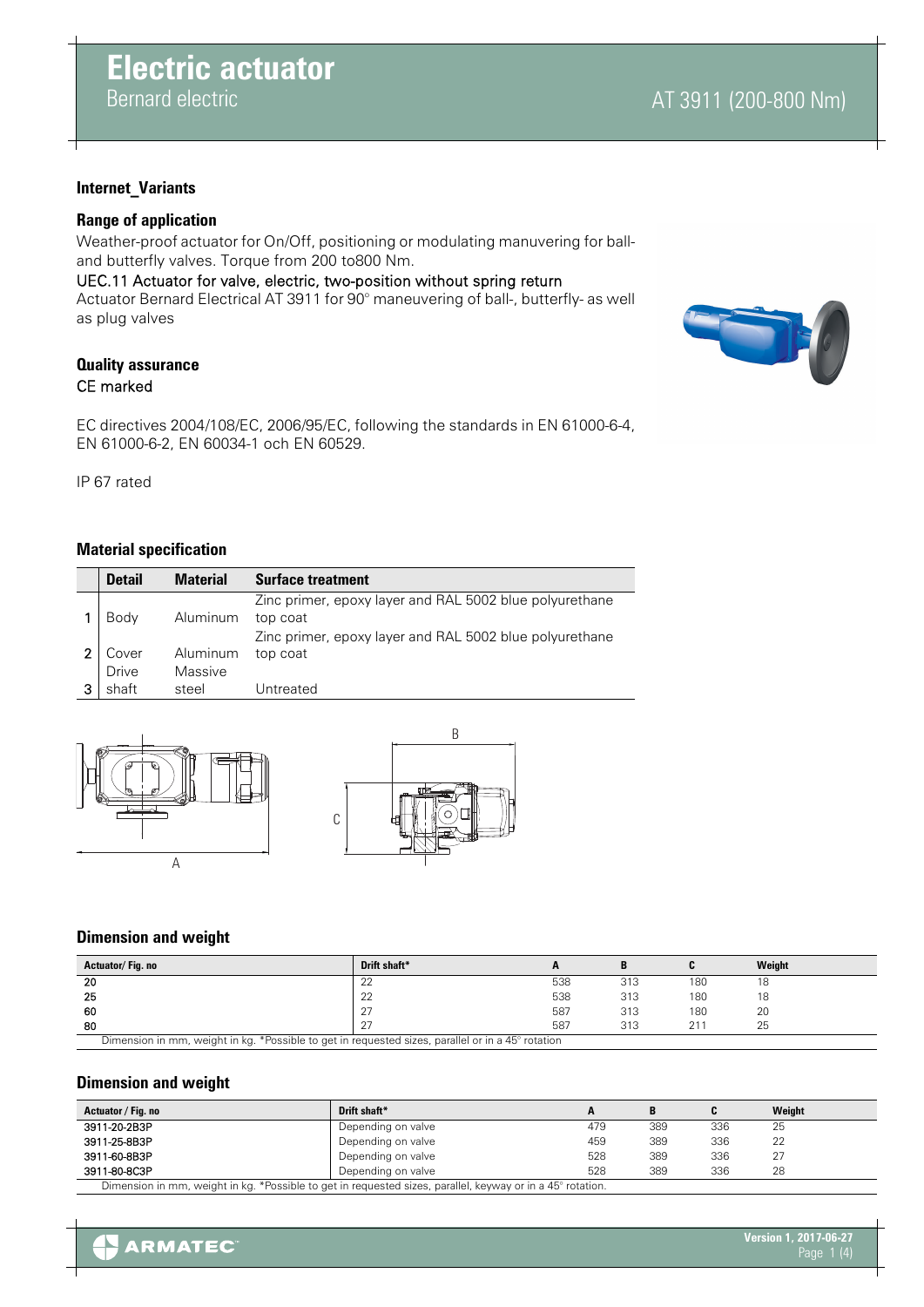#### **Function and design** Standard version

Reversible actuator in four different sizes for 0-90° movement, adjustable through a combination of cams, mechanical end stop and/or torque switches.

The actuator is a compact combination of an electric motor with thermal protection and a self-locking worm gear. As standard with a hand wheel and position indicator.

The actuator mounting dimensions in relation to the fittings are according to ISO 5211.

Design lifetime 20 000 cycles for On/Off or 300 000 starts for positioning. Tested according to EN 15714-2 class A and B

# **Standard performance**

| <b>Standardutförande</b> |                                                                                                |  |  |  |  |  |
|--------------------------|------------------------------------------------------------------------------------------------|--|--|--|--|--|
|                          |                                                                                                |  |  |  |  |  |
| Motor duty               | S4-30% ED, 360 starter/h max. S4-50% for modulating class III S4-100% for continues modulating |  |  |  |  |  |
| Enclosures               | <b>IP67</b>                                                                                    |  |  |  |  |  |
| Temperature              | -20 $\degree$ C to +60 $\degree$ C                                                             |  |  |  |  |  |
| Anti condensation heater | Yes                                                                                            |  |  |  |  |  |
| Thermal overload protec- |                                                                                                |  |  |  |  |  |
| tion                     | Thermostats                                                                                    |  |  |  |  |  |
| Permanently lubricated   |                                                                                                |  |  |  |  |  |
| gear                     | Gear                                                                                           |  |  |  |  |  |
| Cable entries            | 2 st.M20x1,5                                                                                   |  |  |  |  |  |
| End switches             | 250V, max 16A                                                                                  |  |  |  |  |  |
| Torque switches          | Yes                                                                                            |  |  |  |  |  |
| Terminal block           | 8 connections                                                                                  |  |  |  |  |  |

# **Technical data**

| Actuator 3911 On/Off | <b>Torque Nm</b> |                 | Operating time (50 Hz) s | <b>ISO-connectiom</b> | 230 V AC 50 Hz Ampere |             |      | 400 V AC 50 Hz Ampere |      |      |                          |
|----------------------|------------------|-----------------|--------------------------|-----------------------|-----------------------|-------------|------|-----------------------|------|------|--------------------------|
|                      | <b>Star</b>      | <b>Sto</b><br>D |                          |                       | <b>Start</b>          | <b>Stop</b> | Kw   | <b>Start</b>          | Stop | Kw   |                          |
| 20                   | 200              | 20<br>0         | 5                        | F07/10                | 0,9                   | 0,6         | 0,06 | 0,9                   | 0,6  | 0,06 |                          |
| 25                   | 250              | 25<br>$\Omega$  | 5, 10, 30, 50            | F07/10                | 0,9                   | 0,6         | 0,03 | 0,5                   | 0,3  | 0,03 |                          |
| 60                   | 600              | 60<br>$\Omega$  | 30,60                    | F07/10                | 1,7                   | 2, ا        | 0,06 | 0,8                   | 0,3  | 0,03 | $\overline{\phantom{a}}$ |
| 80                   | 800              | 80<br>0         | 30,60                    | F <sub>12</sub>       | 3                     | $\sim$      | 0,9  |                       |      |      |                          |

#### **Accessories and options**

Standard version, see above.

Possible options and variants

Actuator Intelli+, see seperate datasheets for possible features, such as summer alarm, bus-control, walking-time control etc.

Power supply 3-phase

380/415 V - 50Hz, 440/460 V - 60 Hz

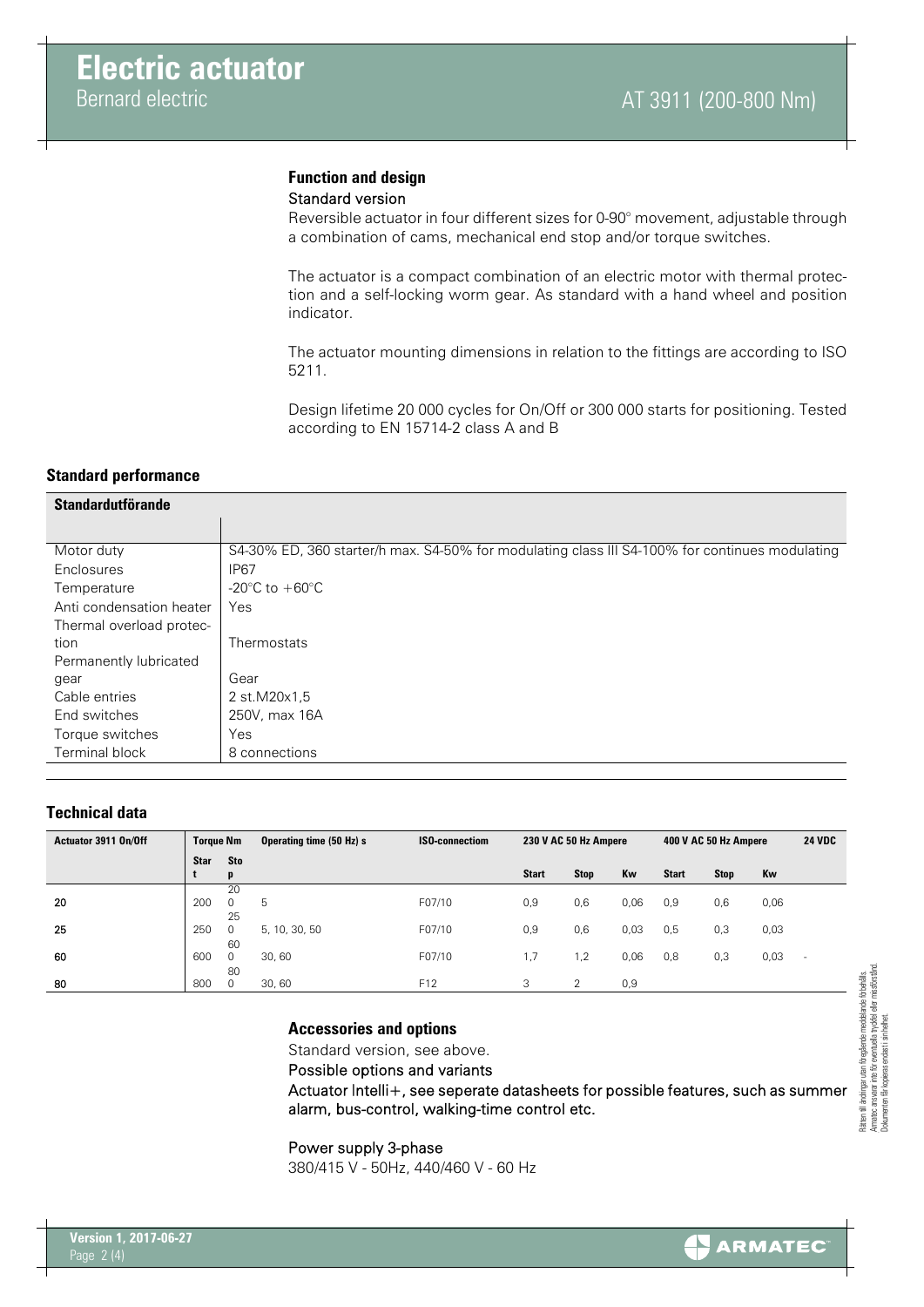# **Electric actuator** Bernard electric

230 V - 50 Hz, 220/230 V - 60 Hz 500 V - 50 Hz eller 5775 V - 60 Hz

# Phase 1

110, 115, 120, 220 V - 50 Hz 115 V-60 Hz 24V - 50 Hz

# DC

24, 48, 110 or 220 VDC For other time periods, contact Armatec For an off-shore painted actuator, contact Armatec For an ATEX-rated actuator, contact Armatec

# **Installation**

# During all work with the actuator the power MUST be disconnected.

- The actuator must be connected as per the wiring diagram, see the manual.

- Each actuator must be powered by an individual switch or relay contact, minimum 16A,to prevent cross-feed between the actuators.
- At outdoor installation, the actuator should be protected by a roof or cap.
- Installation with the motor downwards should be avoided.

- Turn the valve with the control unit's hand wheel to centre position. See indication on top of the device.

- Always connect the heater.
- Check that the actuator turns the valve in the desired direction.
- The correct limit switch (open or closed) shall break the motor current.
- Cable entries must comply at least to the lowest protection class of devices.

See the manual for start-up, storage and maintenance

# **Marking**

Article number, manufacturer, serial number, voltage and current. Wiring diagram is placed by the motor at delivery.

# **Options for control**

| <b>Control signal</b> | 230 V, 50 Hz                                                                                                                                                                   | 3-phase 400 V, 50 Hz 24 V |     |
|-----------------------|--------------------------------------------------------------------------------------------------------------------------------------------------------------------------------|---------------------------|-----|
| Profibus DP           | 4-20 mA or 0-10 Minigam, Inte- Intelli, Integral, Posi- Intelli, Integral, Posi-<br>V gral, Posigam gam gam gam gam suntelli, Integral, Posi- Intelli, Integral, Posi-<br>l am | qam                       | qam |